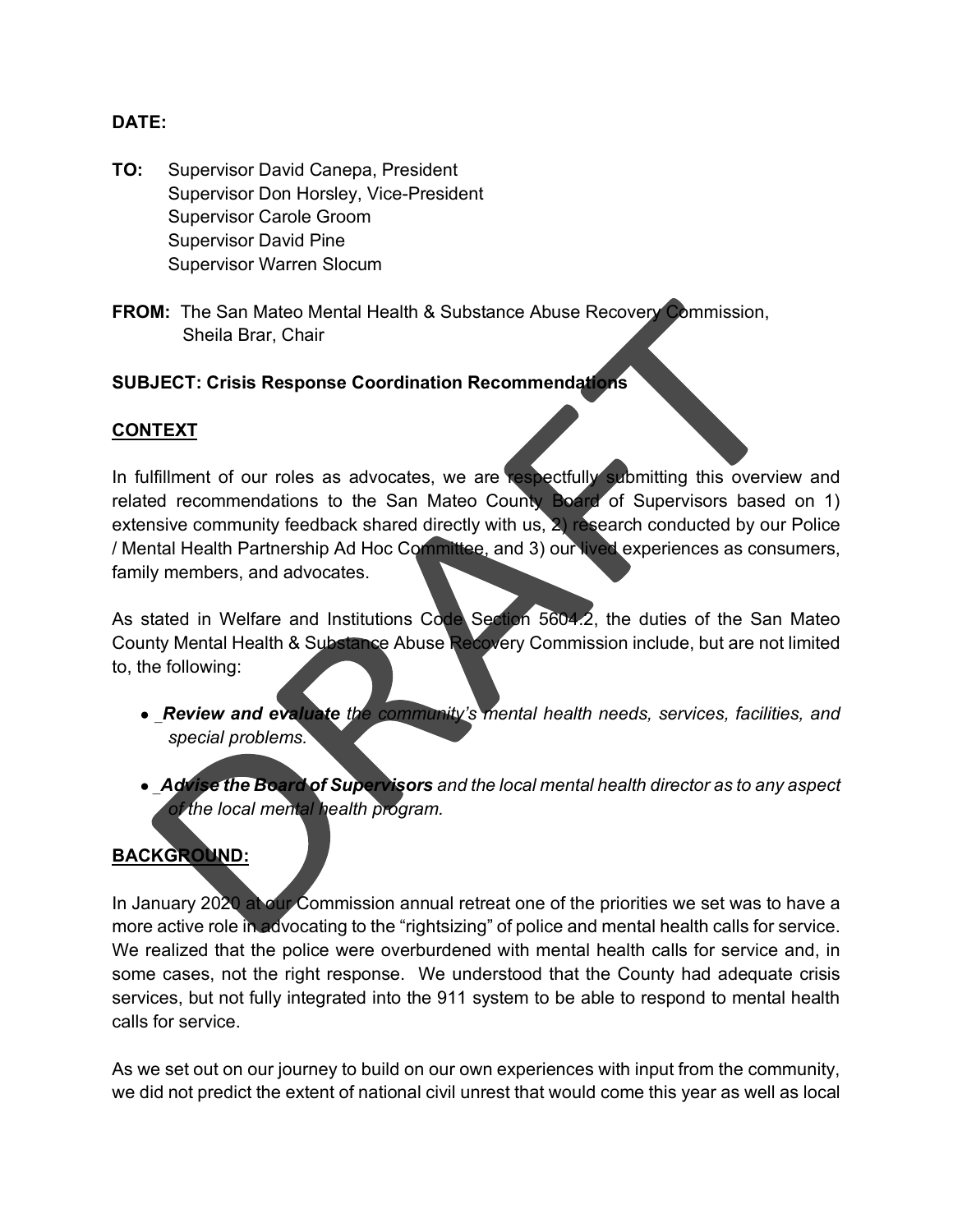events involving police and the mentally ill. We, as a Commission, heard the call for reform on police response to mental health calls. We also learned that a pilot program between cities was in the works. The Commission established an Ad Hoc committee to provide input and be a resource for this pilot program. After several attempts to be involved in the formation of the pilot program we learned that the cities had already established the framework for the program. One City Manager even stated at a public meeting that the Commission on mental health had no input into the planning of a mental health partnership.

Refocusing our efforts to our county wide clients, we decided the Ad Hoc should focus on services County wide, and not limit our group to the four cities in the pilot program.

People with serious and untreated mental health and substance use conditions often encounter barriers that prevent receiving the right services. The absence of appropriate services causes many harms including mental health and substance use crises. Unfortunately, we do not have appropriate systems in place to respond to mental health and substance use crises.

As a result, persons experiencing mental health or substance use crisis may:

- end up in confrontations with law enforcement personnel which have tragic outcomes;
- be transported to emergency rooms and be admitted or committed to inpatient psychiatric facilities when these outcomes are unnecessary and may be harmful to the person; and
- be transported to a jail and subjected to ongoing involvement in the criminal justice system when these outcomes are unnecessary, are harmful to the person and do not lead to increased public safety**.**

People with serious and untreated mental health and substance use conditions often encounter barriers that prevent receiving the right services. Police officers, behavioral health providers, and community stakeholders face challenges in determining and implementing the proper ways to intervene during behavioral health crisis. Unfortunately, as a result, interactions with people with mental illness in crisis often result in actions that significantly hurt recovery. For example, in 2016, a quarter of all fatal police shooting nationwide involved people with behavioral health or substance use conditions  $<sup>1</sup>$  $<sup>1</sup>$  $<sup>1</sup>$ </sup>

Many of the problems associated with police involvement in behavioral health crises can be avoided by creating alternatives. Non-behavioral medical emergencies, such as heart attacks, strokes and non-vehicular accidents are often handled by the 911 system. But rather than dispatching a police officer, an ambulance is sent. A law enforcement response to a mental health crisis is almost always stigmatizing for people with mental illnesses and should be avoided when

<span id="page-1-0"></span><sup>1</sup> Tate, J., Jenkins, J., & Rich, S. (2016). Fatal force 963 people have been shot and killed by police in 2016. *Washington Post.* <https://www.washingtonpost.com/graphics/national/police-shootings-2016/> and [https://store.samhsa.gov/shin/content/SMA14-](https://store.samhsa.gov/shin/content/SMA14-4848/SMA14-4848.pdf) [4848/SMA14-4848.pdf](https://store.samhsa.gov/shin/content/SMA14-4848/SMA14-4848.pdf)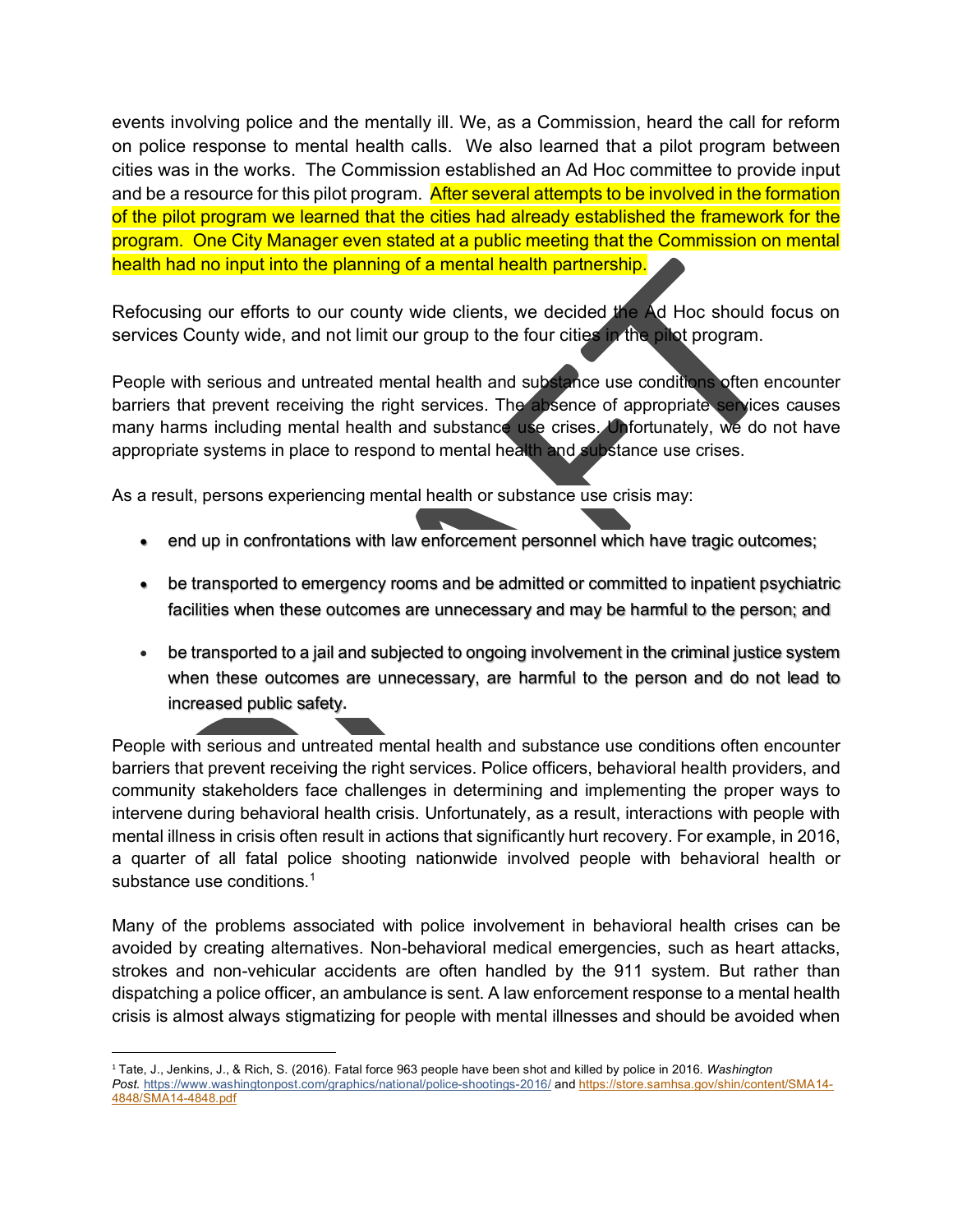possible. Whenever possible, mental health crises should be treated using medical personnel or, even better, specialized mental health personnel. Substance use disorders need to be handled in a way that promotes recovery, not victimization. $2$ 

"The history of negative interactions between police officers and mentally ill individuals hits close to home, and some experts say the risk is even higher for mentally ill people of color"<sup>[3](#page-2-1)</sup> Family members and other loved ones are also impacted by traumatic police responses to mental health crises, and these traumatic interactions also affect larger communities.

Experience with or knowledge of others' traumatic encounters with law enforcement during mental health crises may leave family members feeling unsafe and cause them to avoid calling 911 during subsequent crises. Since there are few other options during a crisis, people and their families are left with unmet needs. $4$ 

This letter is our request on behalf of those we represent, the community leaders, and families we've engaged over the last several months. Here are the Ad Hoc actions that inform this letter:

- Collected and reviewed public comments from family members and clients on mentalhealth, crisis-related interactions with law enforcement
- Researched and reviewed Crisis Intervention Training (CIT), PERT, and alternative crisis response programs
- \_Engaged with and/or heard presentations from:

San Mateo County Crisis Services NAMI San Mateo San Mateo County Dispatch San Mateo County PERT & CIT **ACLU MidPen** Democracy for America, Social Justice Task Force San Mateo Democrat Central Committee, Police Reform Task Force

# **RECOMMENDATIONS:**

<span id="page-2-0"></span><sup>2</sup> <https://store.samhsa.gov/shin/content/SMA14-4848/SMA14-4848.pdf>

<span id="page-2-1"></span><sup>&</sup>lt;sup>3</sup> Caiola, Sammy. "Should Police Be Responding To Mental Health Calls? This Group Says No, And Offers An Alternative." Capradio, Sacramento, 16 June 2020. https://www.capradio.org/articles/2020/06/16/should-police-be-responding-to-mental-healthcalls-this-group-says-no-and-offers-an-alternative/

<span id="page-2-2"></span><sup>4</sup> Torres, Stacy. "Why we won't call 911: Too Often Police Officers' Response to Mental Illness is Deadly." CalMatters, 13 October 2019. https://calmatters.org/commentary/crisis-intervention-training/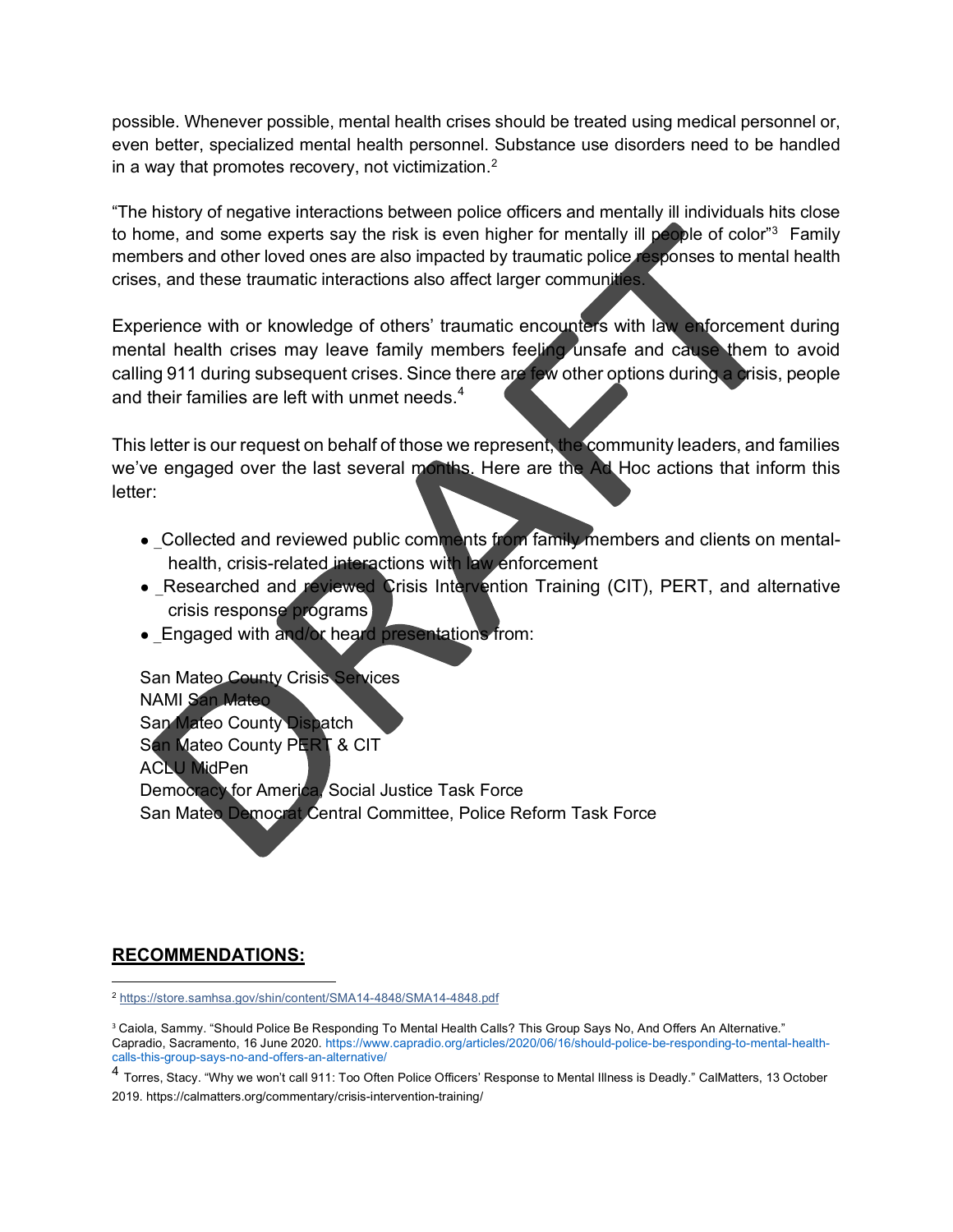## *Recommendation #1 Adding "Mental Health" to dispatcher protocols*

The Mental Health crisis in this County goes far beyond law enforcement. Perhaps no group in this country has been tasked to manage and interact with the mentally ill more than our police and sheriff. One study shows that almost half the people killed by police had a mental illness.<sup>[5](#page-3-0)</sup> Another study determined that the mentally ill are 16 times more likely to be killed in America than someone without a mental illness  $6$ 

Our current emergency telephone system or 911 must be updated and overhauled to reflect complicated mental health concerns.

Our recommendation is to add a criterion in the protocol for dispatchers answering 911 calls for service. We recommend adding "Mental Health" to the 911 answering protocol. Dispatcher should now ask, "911, do you need police, fire, EMS or mental health services."

These policy amendments should also address when it is appropriate to connect callers who do not need a police response to more appropriate services, such as EMS, PERT, or the imbedded clinician (see recommendation #2) at the appropriate time.

We also recommend taking a look inside 911 call centers, how they code and dispatch calls, and how to divert on the same or compatible platforms. Dr. Rebecca Neusteter, executive director at University of Chicago's Health Lab and former policing program director at the Vera Institute of Justice reported that 911 call classification codes are both over- and under-specific.<sup>[7](#page-3-2)</sup> In New York, she worked in a jurisdiction with 150 call-taking codes where the most frequently used code was "other." When she and her former colleagues at the Vera Institute of Justice did a multicity 911 analysis evaluating call code inter-rater reliability, they found that two call takers weren't likely to classify calls the same way. "In most cases, the call codes didn't match up," she said.

In Atlanta, Dr. Shila Hawk and Dr. Kevin Baldwin at Applied Research Services, Inc., analyzed 3.5 million 911 calls in the city's metropolitan area and found that roughly 600,000 calls (18.4%) may have been suitable for diversion from 911. These calls were commonly logged as "suspicious person," "criminal trespass," or "street/sidewalk hazard."

Like many call centers, the dispatch process is reminiscent of the children's game Telephone. The caller says their reason for calling, the call taker tells the dispatcher, and then the dispatcher tells the officers what the caller said. In many jurisdictions, points out Dr. Neusteter, a third person is in the mix. "There's often an operator who determines if the call requires police, fire, or EMS,"

<span id="page-3-0"></span><sup>5</sup> [https://www.salon.com/2012/12/10/half\\_of\\_people\\_shot\\_by\\_police\\_are\\_mentally\\_ill\\_investigation\\_finds/](https://www.salon.com/2012/12/10/half_of_people_shot_by_police_are_mentally_ill_investigation_finds/)

<span id="page-3-1"></span><sup>6</sup> <https://www.usatoday.com/story/news/2015/12/10/people-mental-illness-16-times-more-likely-killed-police/77059710/>

<span id="page-3-2"></span><sup>7</sup> https://talk.crisisnow.com/the-troubling-history-of-911-and-how-988-can-avoid-the-same-missteps/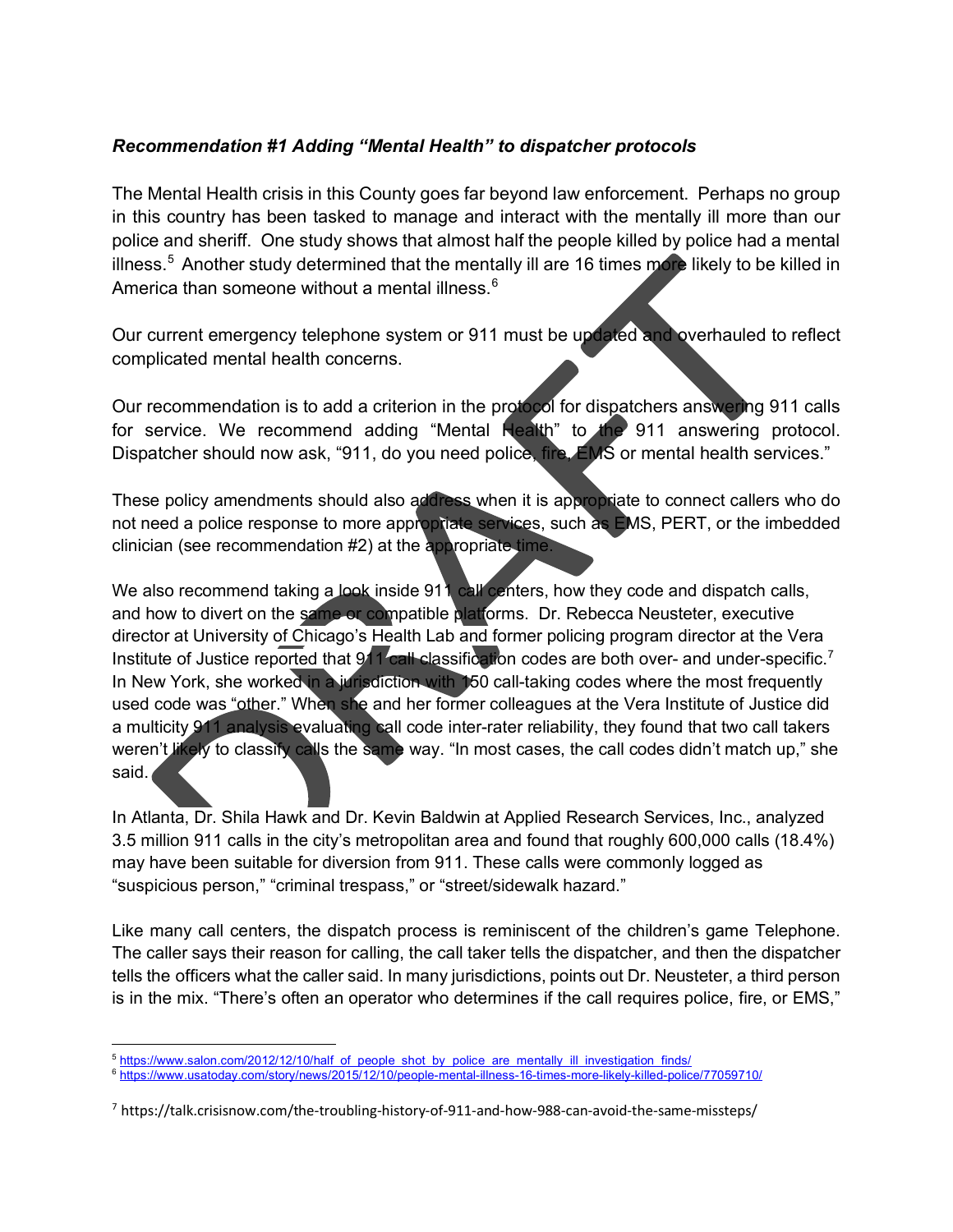she says. "They then transfer to the call taker who inputs the notes that a dispatcher intercepts to deploy resources and connect with responders through Computer Aided Dispatch and/or the radio."

In November, 2014, in Cleveland Ohio, a caller tells the 911 call taker that there is a youth with a gun pointing it at people. He says the person on the swing is "probably a juvenile" three separate times and points out at least twice that the "gun may be fake." The dispatcher tells the responding officers of the "black male," pointing a gun at people. The dispatcher never mentions that the subject may be a child playing with a fake gun. $8<sup>8</sup>$  $8<sup>8</sup>$ 

Within two seconds of police arrival 12 year old Tamir Rice was shot and died the next day. There was no indication in the call takers notes clarifying the details of the youth or a possible fake gun. Since the dispatcher did not have those notes, they could not pass that information along to responding officers. "Police radio personnel errors were a substantial contributing factor to the tragic outcome." "Had the officers been aware of those qualifiers, the training officer who was driving might have approached the scene with less urgency and lives may not have been put at stake."[9](#page-4-1)

Often 911 call classification codes are both over- and under-specific. For instance, call takers and responders may have hundreds of codes to choose from to classify a call, yet the system doesn't adequately allow for nuance and detail. 911 systems need to have a method for first responders — including mobile crisis teams — and service providers to update details in the systems, code the call correctly, and add mental health codes to reflect the true nature of the call. This will allow call centers to provide better care and services to the person and to retool the system to truly understand people's needs.

# **Recommendation #2 Mental Health Integrated Dispatch**

Serving as the first contact a person makes when calling 911 for a crisis, the dispatch center is a vital triage point. There are critical times when behavioral health elements may not be understood by the call taker or passed along to responding officers. There are also times when a law enforcement response may not be the most appropriate response for the person calling 911.

A trained licensed professional play an invaluable role in triaging these needs, ensuring assignment to the most appropriate resources available, and supporting the officer with all necessary and available details while he or she is on scene. This clinician will also be able to triage the calls to ensure the proper response to the situation, hence being able to send a "clinician only" response to a call that is deemed safe and conversely send a police response when deemed an unknown or unsafe situation.

<span id="page-4-0"></span><sup>8</sup> https://www.washingtonpost.com/video/national/audio-from-the-tamir-rice-shooting/2014/11/26/8389ceda-75bb-11e4-8893-97bf0c02cc5f\_video.html

<span id="page-4-1"></span><sup>9</sup> http://prosecutor.cuyahogacounty.us/en-US/SYN/68177/NewsDetailTemplate.aspx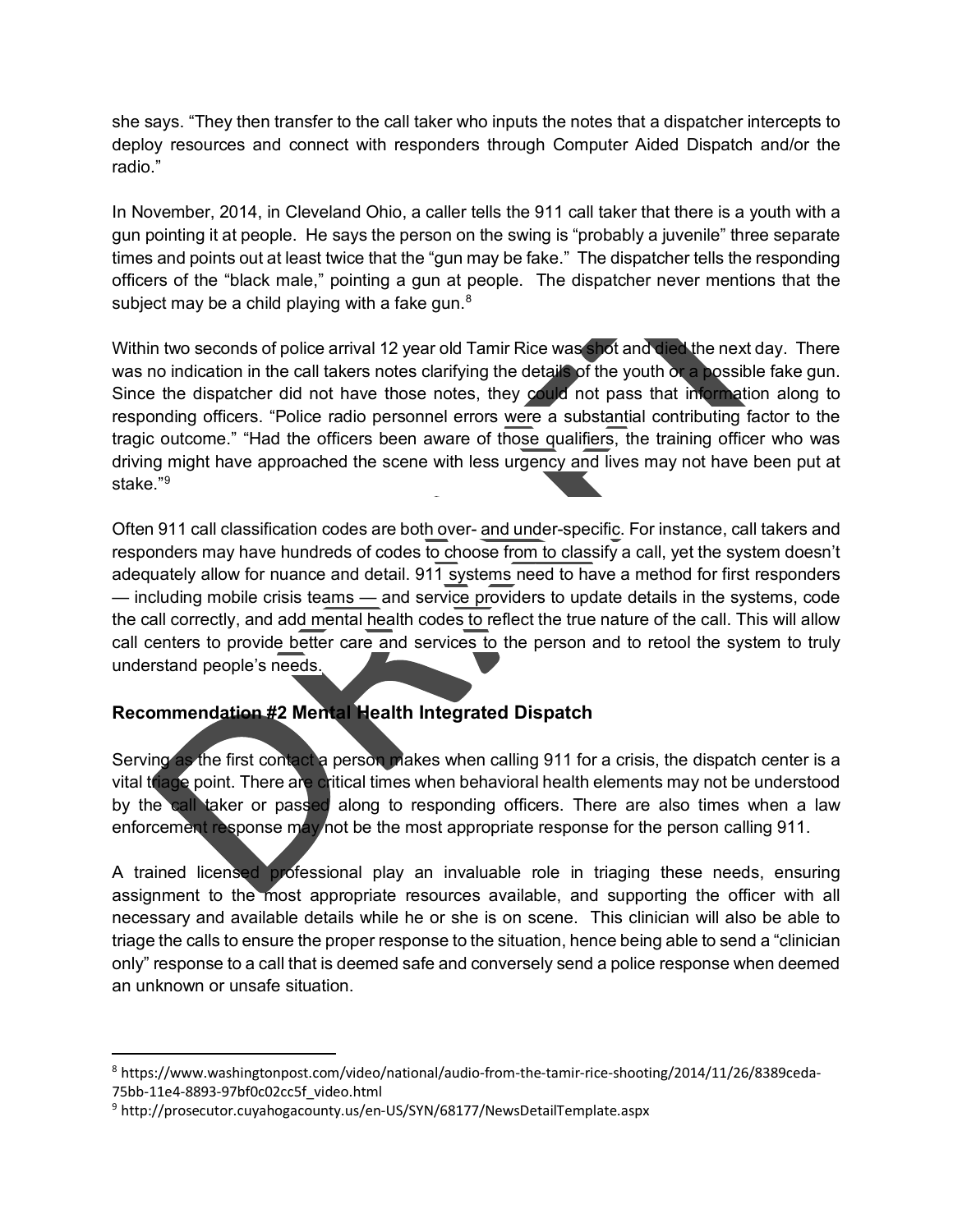Houston Police Department and the Harris Center initiated a collaborative Crisis Call Diversion (CCD) program in 2015 and, since that time, the program has demonstrated strong efficacy in diverting non-emergent CIT calls away from police and EMS to CCD clinicians embedded in the call center. The clinicians, who are employed by the Harris Center, link the caller to needed services rather than dispatching a police unit or ambulance to the scene. The CCD program has provided cost savings, and, more importantly, significant cost avoidance to Houston first responder agencies. Initial research estimated the program provided Houston agencies with over \$1.3 million in cost avoidance netting first responder agencies over \$860,000 in cost savings in the first year of operations<sup>[10](#page-5-0)</sup> while connecting thousands of Houston area residents to mental health care services during times of crisis.

If a similar program were developed in San Mateo County, we recommend collaboration with BHRS to place clinicians directly on the dispatch floor as an integrated component of 911 operations. Implementation and program design should reflect the needs of San Mateo County and consider modifications, including participating at an earlier triage point with call takers, ability to divert calls to the most appropriate resources such as PERT or EMS, as well as providing support and appropriate information to officers on scene.

The Call Center Clinicians should hold Criminal Justice Information Systems (CJIS) clearance and complete call taker training to allow them to enter information directly into the Computer Automated Dispatch (CAD) system and communicate directly with the officer on scene; however, these clinicians should not be placed in a primary call answering or dispatch position. The clinician position should be developed in such a way that its function serves as a support and add-on service to any 911 call taker or dispatcher handling a call with a suspected or confirmed behavioral health crisis element. The clinician should have access to <mark>(BHRS SYSTEM?)</mark> and data systems while in the call center, and policies should support the sharing of necessary information with police as well as EMS to reduce the risk of escalation and poor outcomes for crisis calls for service. Lastly, upon implementation of recommendation #1 the call center should immediately transfer any mental health 911 call to a 911 call taker who has completed and demonstrated competency in mental health training for call takers, adding on the clinician when available.

LA County is proposing a true regional crisis call center network, with shared standards for triage, the ability to dispatch non-law enforcement crisis response teams, and a shared view into available crisis stabilization resources with an overall goal of minimizing law enforcement response to the maximum extent possible. They are considering a reconfigured and appropriately resourced 911 call center network integrated with the behavioral health crisis call center network as one means for all calls to be taken directly and functioning as a regional network to screen, triage, and dispatch crisis calls to a non-law enforcement response at every possible opportunity and law enforcement co-response teams where indicated. A reconfigured 911 call center network would include a re-branding media campaign through a lens of racial equity and in consideration of the communities' current perception of 911.

<span id="page-5-0"></span><sup>10</sup> <https://www.houstoncit.org/ccd/>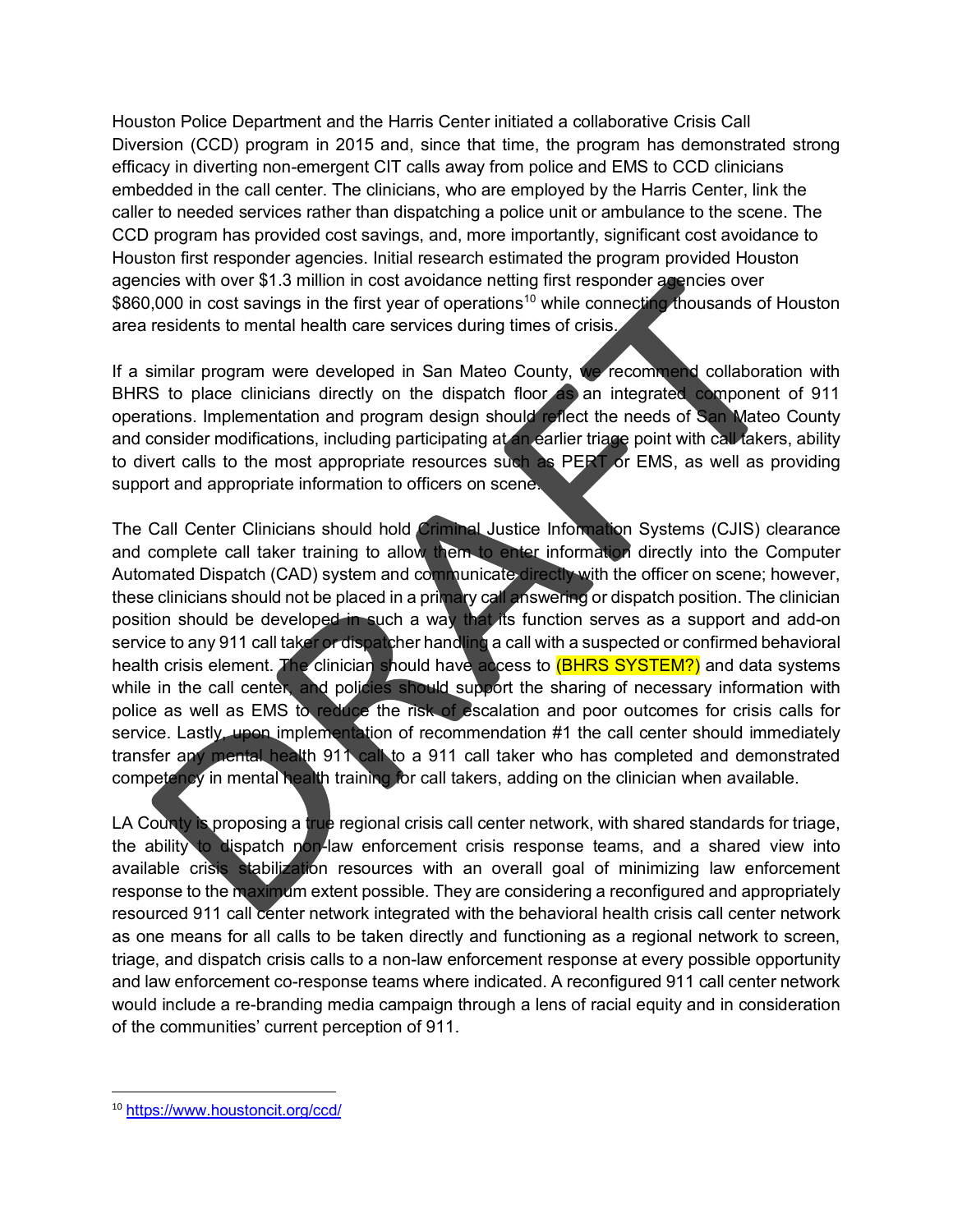In terms of this network and its inclusion of 911, it should be noted that other jurisdictions, such as Houston, have 911 networks that are not led by law enforcement and have standard protocols for when to triage a call to law enforcement. This so called "opt-in" framework, whereby the default response is non-law enforcement unless explicitly determined to require law enforcement response during triage, stands in stark contrast to the current "opt-out" framework, where law enforcement response is the default unless otherwise indicated. Preliminary data from Houston shows 51% reduced overall dispatches, 50% reduced time for dispatched professionals in the field, and ~\$6:1 ROI. The "opt-in" framework is a model that LA County needs to explore to allow for health and lived experience professionals to facilitate crisis triage options.<sup>[11](#page-6-0)</sup>

# **Recommendation #3 Stand Alone Crisis Services / County Wide PERT**

A review of evaluations of co-responder models in the United States, Canada, and Australia concluded that the model demonstrates the potential to offer increased access to communitybased mental health treatment and reduce the burden on police officers (e.g., decreasing officer time required on a mental health crisis call). However, studies have found that officers do not perceive the co-responder model as more efficient than standard department response. Further, staffing for this model can be problematic because there are few mental health workers available outside of normal business hours, limiting the availability of the mobile crisis team.<sup>[12](#page-6-1)</sup>

In this review, they identified three major limitations of the current evidence for co-response triage, a) the lack of information on the characteristics of service users b) the lack of detail when describing co-response models and the variation in their operationalization and, c) the lack of rigorous comparative research on effectiveness.[13](#page-6-2)

There remains a lack of evidence to evaluate the effectiveness of street triage and the characteristics, experience, and outcomes of service users. There is also wide variation in the implementation of the co-response model, with differences in hours of operation, staffing, and consistency of incident response.<sup>14</sup>

There were differences in times and days of operation, whether the unit was a first or secondresponse option, whether the police officer and mental health worker were co-located, whether a mobile unit was dispatched or not, and the mode of transportation to the incident (marked or unmarked vehicles). There was also limited, if any, information on other mental health provision in the study area. While co-responder models have recently received much attention, they are not a panacea but rather one component of a larger crisis response system.<sup>[15](#page-6-4)</sup>

<span id="page-6-2"></span> $13$  ID

<span id="page-6-0"></span><sup>11</sup> http://file.lacounty.gov/SDSInter/bos/supdocs/149254.pdf

<span id="page-6-1"></span><sup>12</sup> https://www.ncbi.nlm.nih.gov/pmc/articles/PMC6094921/

<span id="page-6-3"></span><sup>14</sup> https://bmcpsychiatry.biomedcentral.com/articles/10.1186/s12888-018-1836-2

<span id="page-6-4"></span><sup>15</sup> https://www.nasmhpd.org/sites/default/files/2020paper11.pdf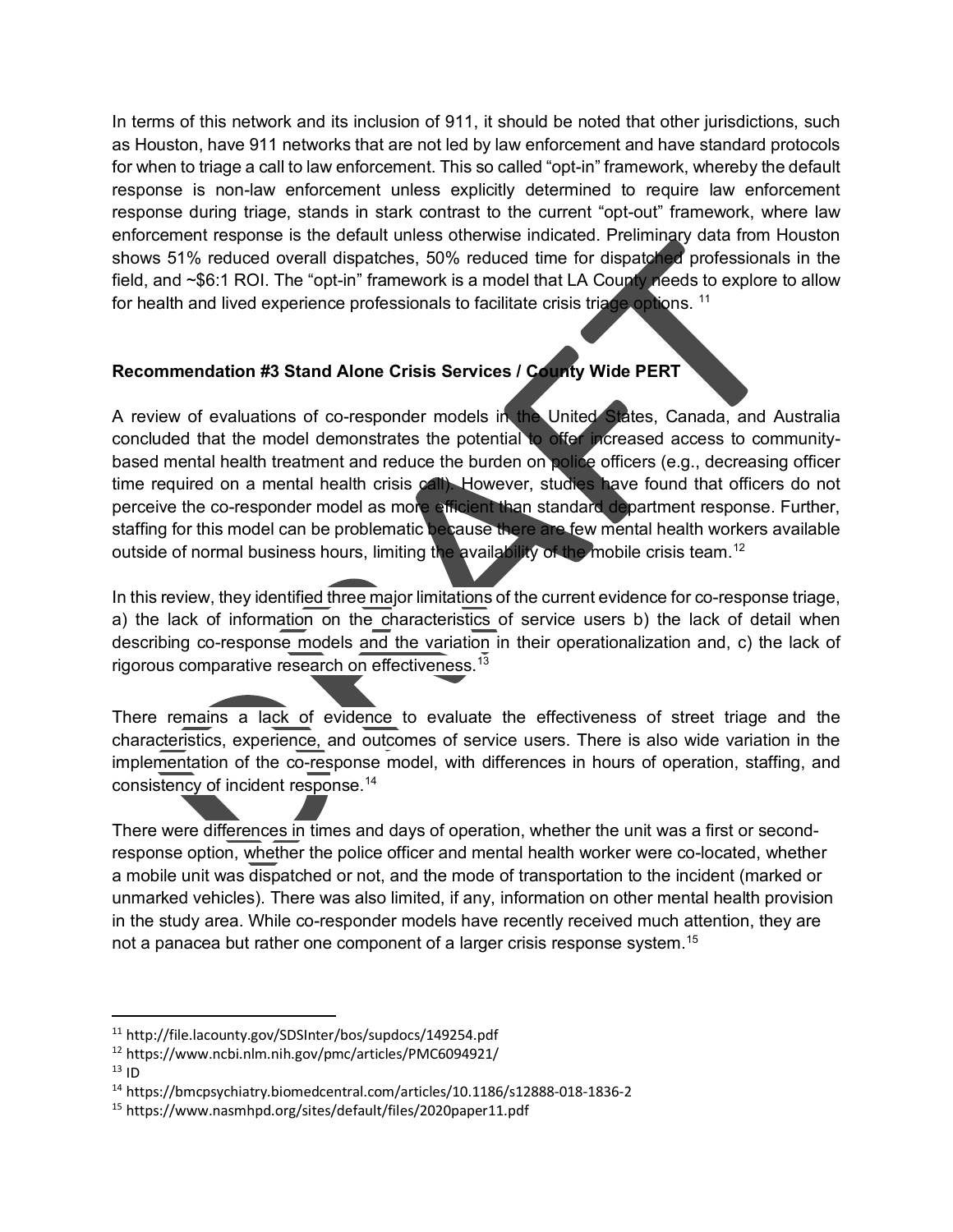Given the considerable recent investment of resources by police and mental health services, thoughtful evaluation of triage services should lead development of models rather than be left as an afterthought. Rigorous data on outcomes, both immediate and long-term, following a triage intervention is needed. We also need further exploration of service users and their carers' experience of triage, and their participation in the design of these services. Finally, we need to move towards better model description and evaluation, with the aim of creating fidelity indicators linked to good practice and good outcomes.

San Mateo County should create a stand-alone crisis unit designed to independently operate mobile crisis response teams to service the entire county. The crisis unit's comprehensive integrated system of services should be accessible to anyone, anywhere, and anytime, providing a "No Wrong Door" safety net services approach. The crisis unit shall be a one-stop hub that provides a continuum of care across its clinical and non-clinical wraparound services to ensure stabilization from a crisis, access to treatment, clinical follow-up care, and linkages to ongoing preventive and support services that are established in San Mateo County.

In 20[16](#page-7-0), the Action Alliance's Crisis Services Task Force published a groundbreaking report<sup>16</sup> on crisis mental healthcare services. The report states that most community-based mobile crisis programs have teams made up of professional and paraprofessional staff. For example, the team might include a clinician and a peer support specialist, with back-up from psychiatrists or clinicians. It stated that the peer support team member often takes the lead when engaging with a person in crisis. $17$ 

Last year, SAMHSA (Substance Abuse & Mental Health Services Administration) published National guidelines that further flesh out what a mobile crisis team should include. It states that for safety and optimal engagement, two people should make up a team. Teams must comprise "a licensed and/or credentialed clinician" who can assess people's needs within the region where the service operates and incorporate peer support and lived experience specialist.

The SAMHSA recommendations also included 24/7 crisis call centers that can provide immediate support over the phone and connect callers to community resources.

In San Mateo County, cities that are not a part of the Community Wellness Crisis Response Pilot have no alternative other than dialing 911, or have established their own Crisis Response Unit. A mental health crisis scene is often in flux and unpredictable. Without standardized practices, crisis teams respond in highly variable ways. That creates tremendous variability from whether they're willing to go out on a call to how they react on the scene. The service people receive will differ depending on who shows up. You may have teams that are skittish and others that entirely ignore the risks. When mobile crisis dispatch is inconsistent, "officers will stop calling," said Nick Margiotta, a retired Phoenix police officer and president of Crisis System Solutions "For law enforcement to outreach mobile crisis services, they need to be able to depend on a consistent rapid response 24/7."

<span id="page-7-0"></span><sup>16</sup> https://theactionalliance.org/sites/default/files/inline-files/CrisisNow%5B1%5D.pdf

<span id="page-7-1"></span><sup>17</sup> https://talk.crisisnow.com/preston-looper-on-how-its-time-to-standardize-mobile-crisis-services/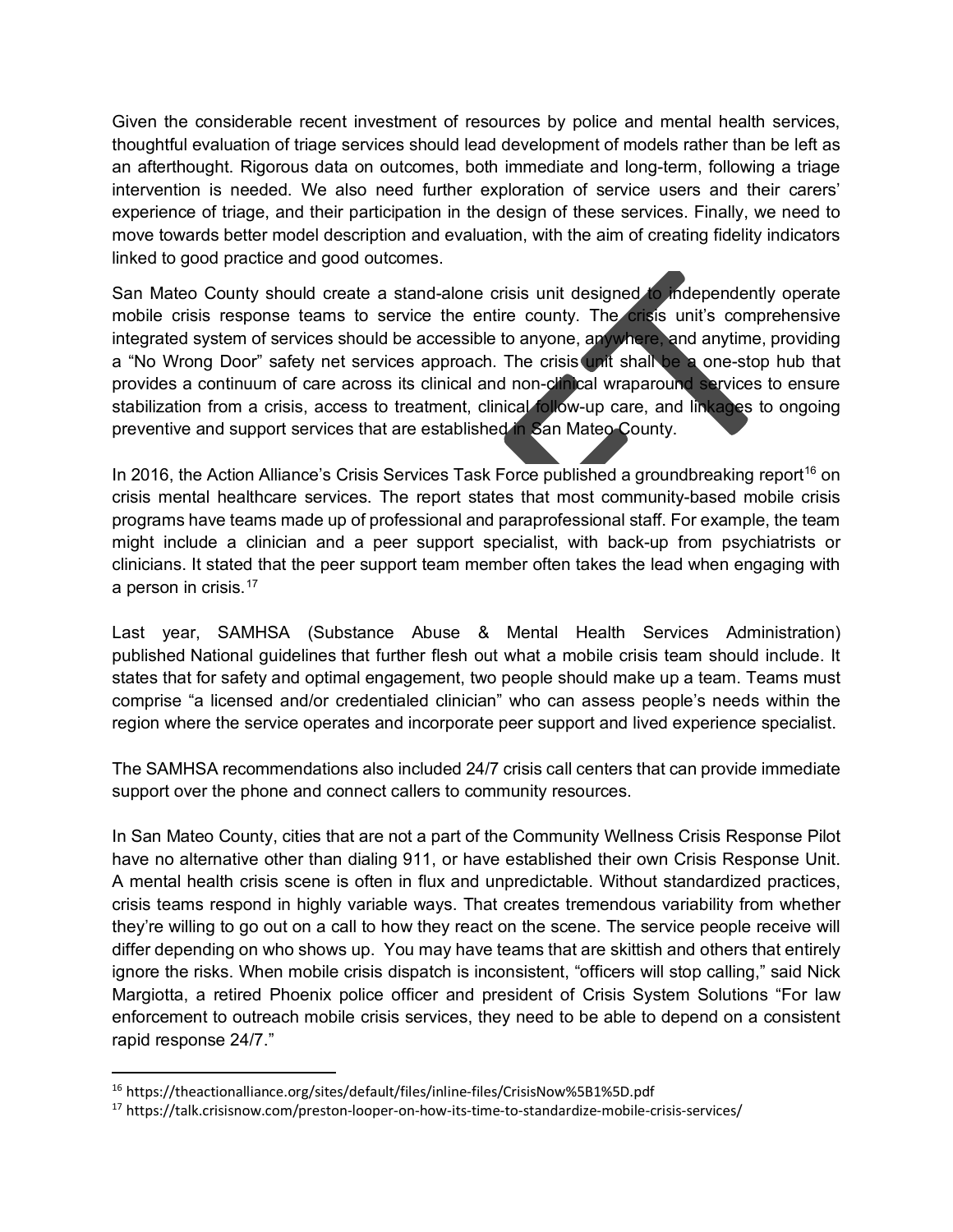The crisis unit breaks the cycle of disconnected services, lack of consistent follow-up with someone from initial contact or release from an institution, and unnecessary 5150 initiations and ED visits due to lack of alternatives. The crisis unit could be a separate entity to PERT, or fully integrated into the PERT program and operate as a county wide PERT/ Crisis Response Unit. Its multidisciplinary teams will collaborate with city police and the Sheriff's Office.

With a crisis unit functioning in the county, residents would have the option of requesting police, fire, EMS, or Mental Health Services upon activation of the 911 system, as well as a clinician in dispatch to immediately triage the call. Furthermore, when a dedicated hon-911 number (such as 988) is implemented, the call could route directly to the crisis unit.

# **CLOSING:**

In the fall of 2020, Congress passed the National Suicide Hotline Designation Act<sup>[18](#page-8-0)</sup> creating a nationwide number, 988, for mental health and suicidal crises. The FCC has acted to make 988 available in every community by July 2022.

The upcoming rollout of 988 means that we have the opportunity to push for not only crisis call centers, or expanding existing services (such as embedded clinicians in dispatch) but the other components of a crisis response system (stand-alone crisis teams or county wide PERT services.) The argument for making these changes now is simple: when someone dials 911 or 988, we need to make sure appropriate mental health services are available to respond to a range of crises.

Currently, very few communities offer anything close to the standard of care for these services. Without adequate crisis response services, communities are left to depend on law enforcement and emergency departments that are ill-equipped to help someone experiencing a mental health crisis.

Making sure there is a range of services to help anyone in crisis, no matter where they live in San Mateo County, will help ensure no one in a mental health crisis fall through the cracks.

"Most calls that go through 911 don't require a law enforcement response and can be transferred to a crisis line where we know the majority of calls, 80% and upward, are resolved at that level, and there's no need for police involvement."[19](#page-8-1)

<span id="page-8-0"></span><sup>18</sup> https://www.congress.gov/bill/116th-congress/senate-bill/2661/text

<span id="page-8-1"></span><sup>19</sup> https://talk.crisisnow.com/mental-health-care-shouldnt-come-in-a-police-car/